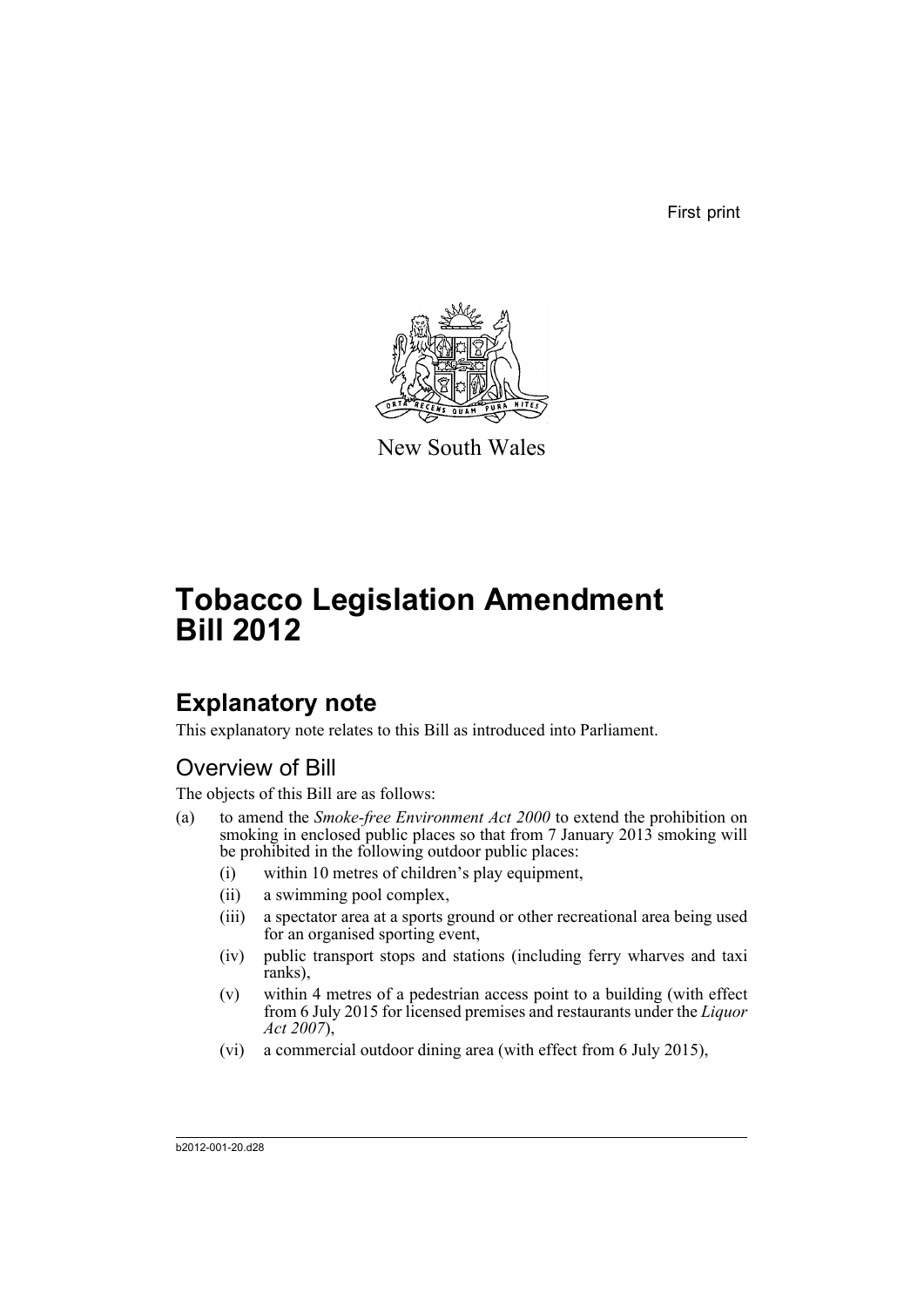Explanatory note

- (vii) a place at a public hospital, health institution or health service designated as a smoke-free area by a by-law or regulation under the *Health Services Act 1997*,
- (viii) any other place prescribed by the regulations,
- (b) to limit the persons who are authorised to take proceedings for an offence under the *Smoke-free Environment Act 2000* to the Director-General of the Ministry of Health and persons authorised by the regulations,
- (c) to authorise the making of by-laws and regulations under the *Health Services Act 1997* to regulate or prohibit smoking at public hospitals, health institutions and health services under that Act and designate areas as smoke-free areas under the *Smoke-free Environment Act 2000*.

### Outline of provisions

**Clause 1** sets out the name (also called the short title) of the proposed Act.

**Clause 2** provides for the commencement of the proposed Act on 7 January 2013.

#### **Schedule 1 Amendment of Smoke-free Environment Act 2000 No 69**

**Schedule 1 [8]** inserts new section 6A which prohibits smoking in the outdoor public places referred to in paragraph (a) of the Overview. The new section also contains exceptions for smoking while passing through some of the outdoor public places where smoking will be prohibited. The regulations will be able to prescribe other exceptions. **Schedule 1 [7]** defines *commercial outdoor dining area*. **Schedule 1 [1]–[6], [12], [14] and [15]** make consequential amendments. The Act already prohibits smoking in enclosed public places.

**Schedule 1 [9]** extends the existing offence that is committed by the occupier of an enclosed smoke-free area if a person smokes in the smoke-free area so that the offence will apply if a person smokes in a commercial outdoor dining area.

**Schedule 1 [10]** creates exceptions from the requirement for the display of signs in smoke-free areas so that signs will not be required in most of the outdoor public places in which smoking will be prohibited. The amendment also provides for the Director-General to enter into arrangements with government and local government agencies and bodies for the display of signs relating to smoking in the areas that are exempt from the compulsory signage requirements.

**Schedule 1 [11]** prevents the taking of criminal proceedings under the Act except by the Director-General or persons prescribed by the regulations.

**Schedule 1 [13]** extends the provision that protects the State from compensation claims in connection with the operation of the Act and previous amendments to the Act so that the protection will extend to amendments made by the Bill and any future amending Act.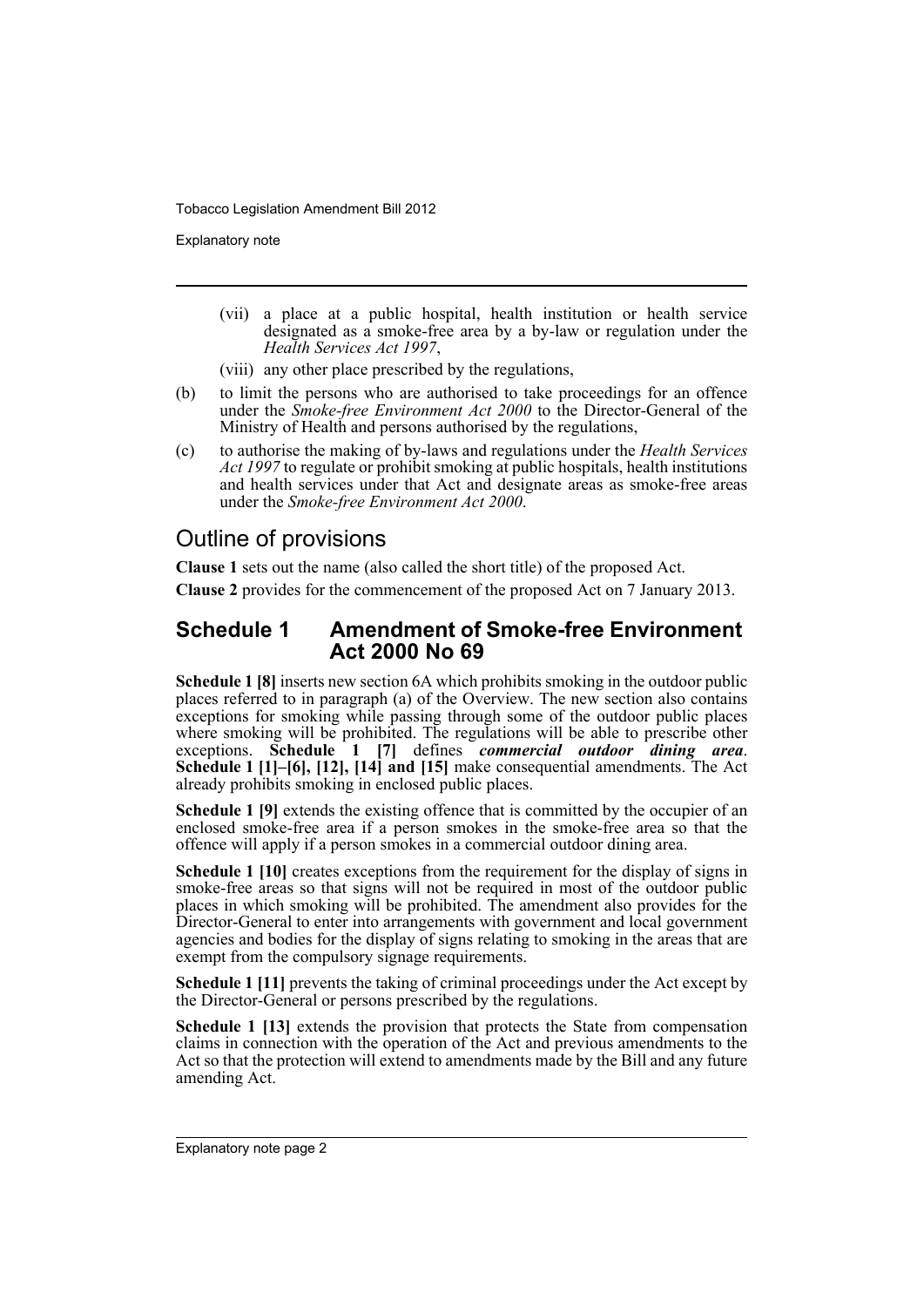Explanatory note

**Schedule 1 [16] and [17]** make savings and transitional amendments. Transitional provisions defer the smoking ban in commercial outdoor dining areas, and within 4 metres of a pedestrian access point to licensed premises or a restaurant, until 6 July 2015.

#### **Schedule 2 Amendment of Health Services Act 1997 No 154**

**Schedule 2 [1] and [2]** extend the existing by-law making powers of local health districts and statutory health corporations to include by-laws regulating or prohibiting smoking at public hospitals, health institutions or health services under their control and designating areas as smoke-free areas under the *Smoke-free Environment Act 2000*.

**Schedule 2 [3]** authorises the making of regulations to regulate or prohibit smoking at public hospitals controlled by the Crown and designate areas as smoke-free areas under the *Smoke-free Environment Act 2000*.

**Schedule 2 [4]** provides for the making of savings and transitional regulations.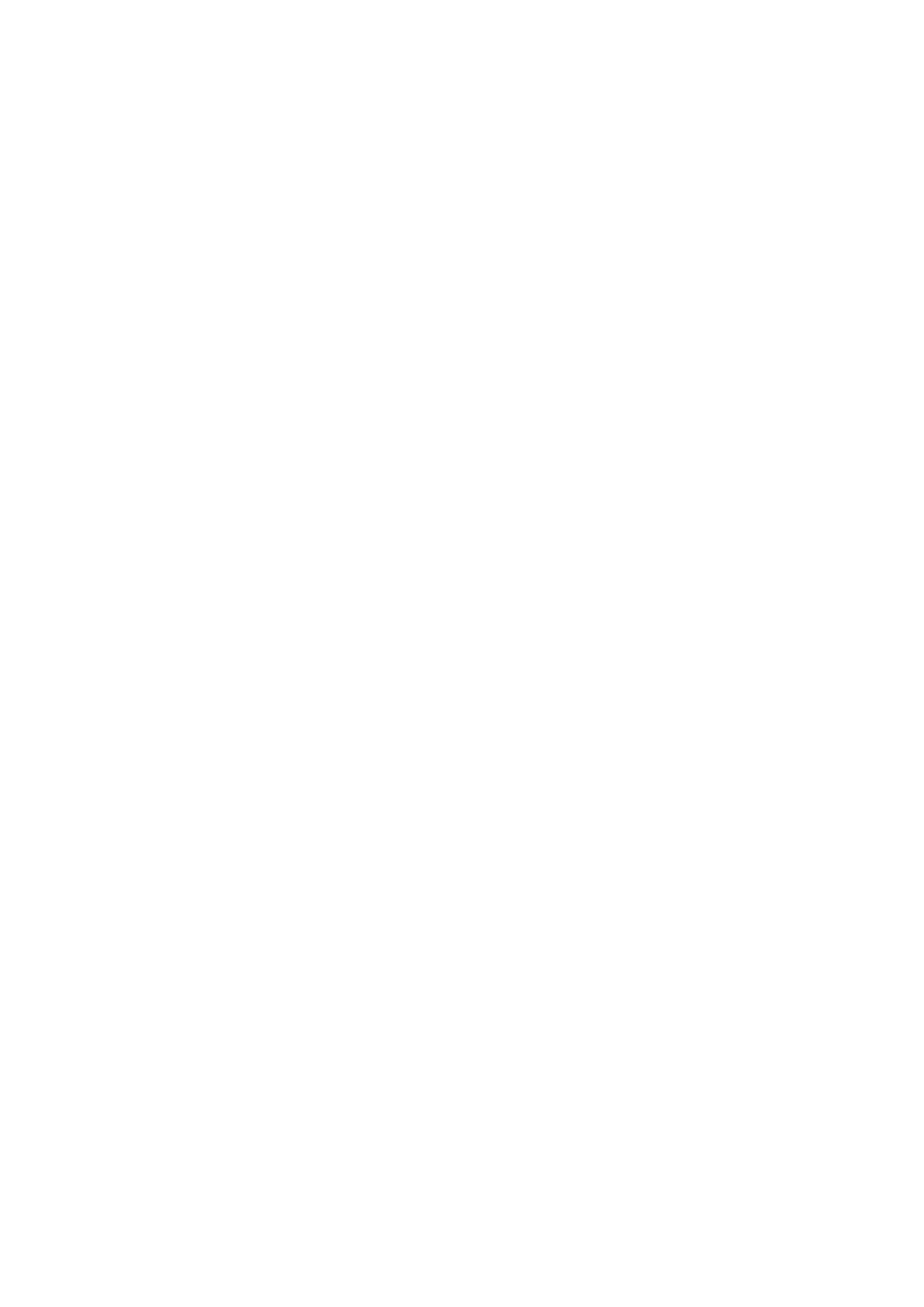First print



New South Wales

## **Tobacco Legislation Amendment Bill 2012**

### **Contents**

|            |                                                         | Page |
|------------|---------------------------------------------------------|------|
| 1.         | Name of Act                                             |      |
|            | 2 Commencement                                          |      |
| Schedule 1 | Amendment of Smoke-free Environment Act 2000 No 69      | 3    |
|            | Schedule 2 Amendment of Health Services Act 1997 No 154 | 9    |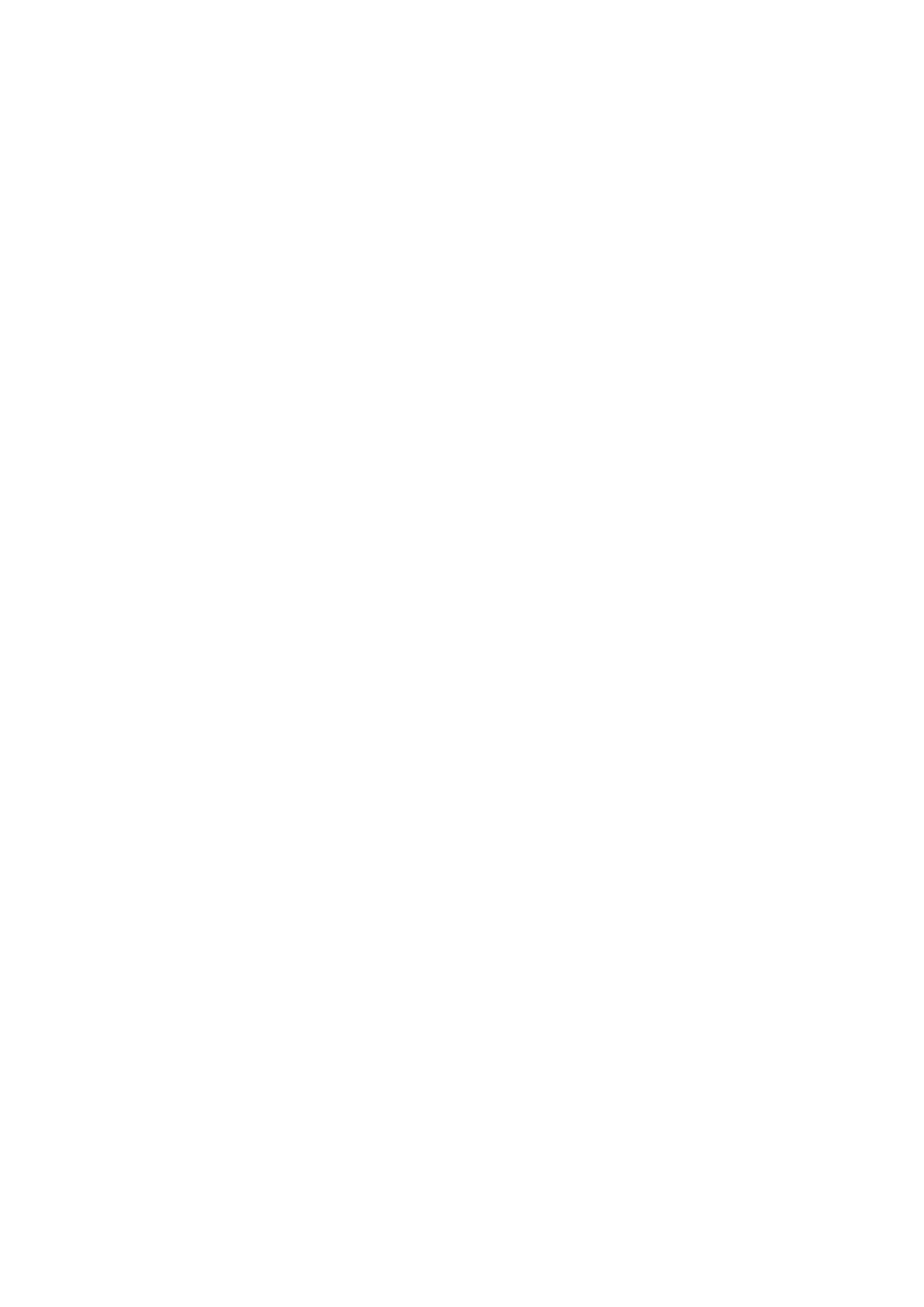

New South Wales

## **Tobacco Legislation Amendment Bill 2012**

No , 2012

### **A Bill for**

An Act to amend the *Smoke-free Environment Act 2000* to provide for the regulation of smoking in certain outdoor public places and to make further provision for proceedings for offences under that Act; and to amend the *Health Services Act 1997* to provide for the regulation of smoking at public health establishments.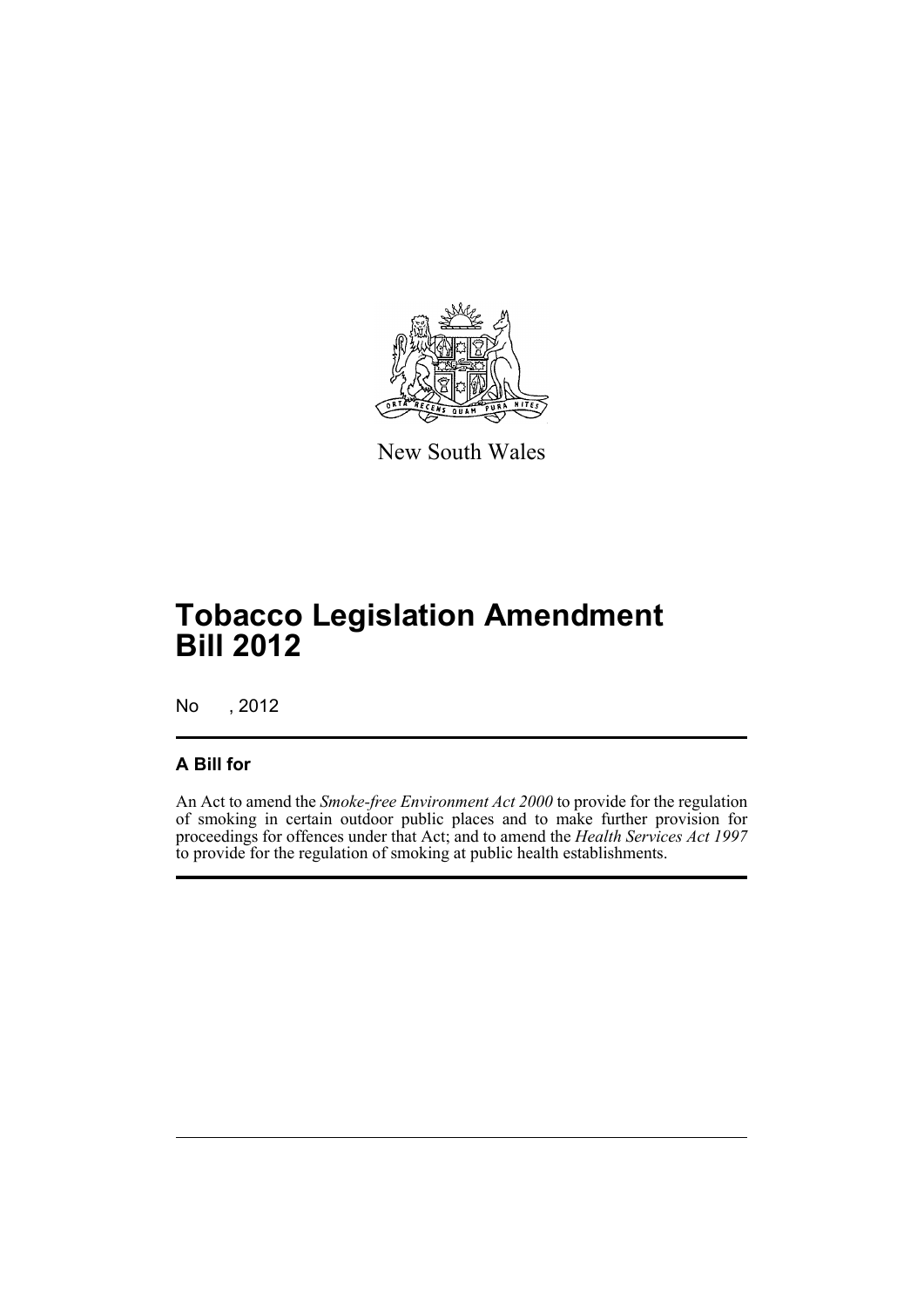<span id="page-7-1"></span><span id="page-7-0"></span>

|   | The Legislature of New South Wales enacts:                      |                |
|---|-----------------------------------------------------------------|----------------|
| 1 | Name of Act                                                     | $\mathcal{P}$  |
|   | This Act is the <i>Tobacco Legislation Amendment Act 2012</i> . | 3              |
|   | <b>Commencement</b>                                             | $\overline{a}$ |
|   | This Act commences on 7 January 2013.                           | 5              |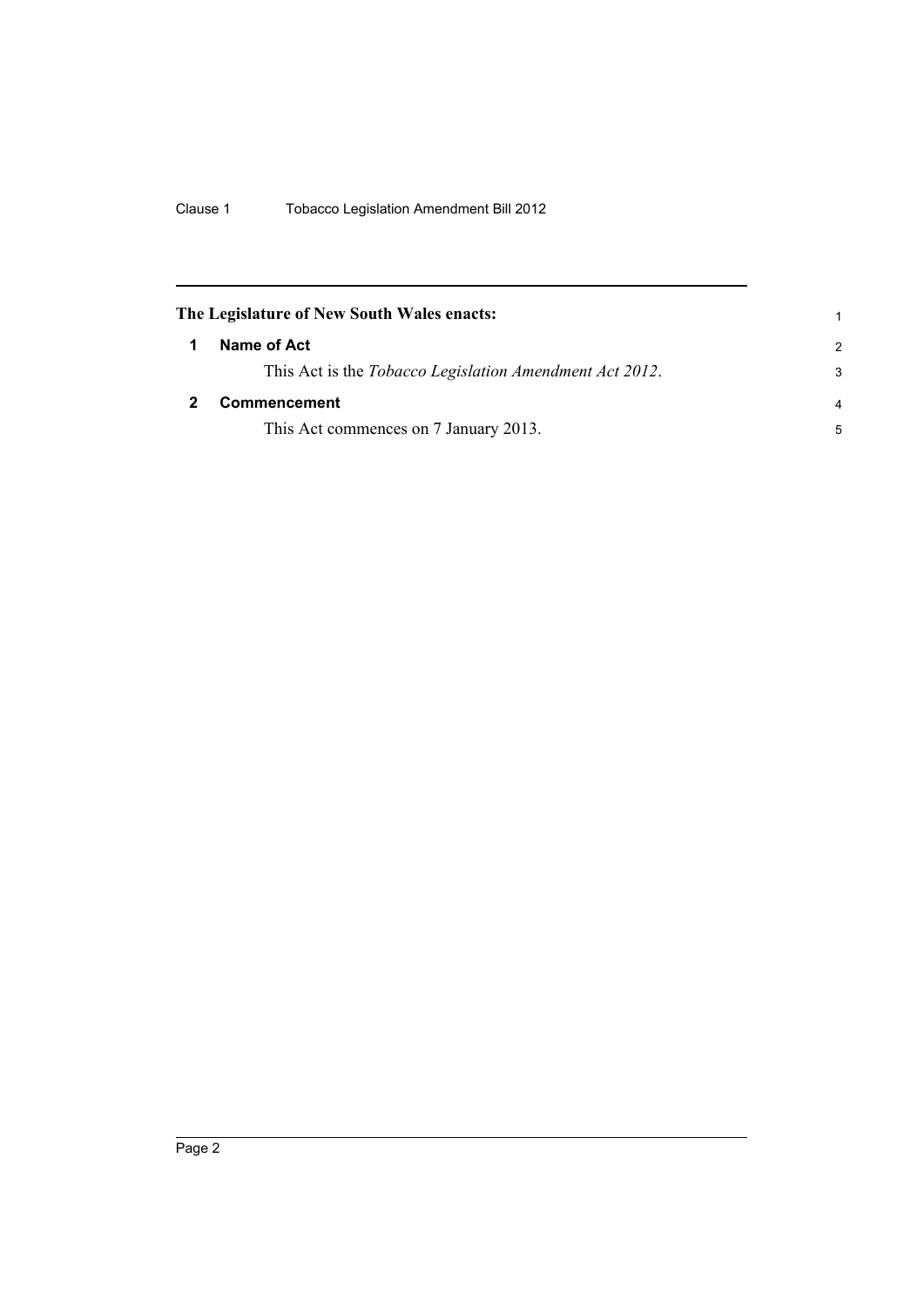Amendment of Smoke-free Environment Act 2000 No 69 Schedule 1

<span id="page-8-0"></span>

|     | <b>Schedule 1</b><br><b>Amendment of Smoke-free Environment</b><br><b>Act 2000 No 69</b>                                                                                                 | 1<br>$\overline{c}$ |
|-----|------------------------------------------------------------------------------------------------------------------------------------------------------------------------------------------|---------------------|
| [1] | Long title                                                                                                                                                                               | 3                   |
|     | Omit "enclosed". Insert instead "certain".                                                                                                                                               | 4                   |
| [2] | <b>Section 3 Object of Act</b>                                                                                                                                                           | 5                   |
|     | Omit "enclosed". Insert instead "certain".                                                                                                                                               | 6                   |
| [3] | <b>Section 4 Definitions</b>                                                                                                                                                             | 7                   |
|     | Insert in alphabetical order:                                                                                                                                                            | 8                   |
|     | commercial outdoor dining area has the meaning given in<br>section 4A.                                                                                                                   | 9<br>10             |
| [4] | Section 4, definition of "enclosed public place"                                                                                                                                         | 11                  |
|     | Omit the definition of <i>enclosed</i> . Insert instead:                                                                                                                                 | 12                  |
|     | <i>enclosed public place</i> means a public place that has a ceiling or<br>roof and, except for doors and passageways, is completely or                                                  | 13<br>14            |
|     | substantially enclosed, whether permanently or temporarily.                                                                                                                              | 15                  |
| [5] | Section 4, definition of "outdoor public place"                                                                                                                                          | 16                  |
|     | Insert in alphabetical order:                                                                                                                                                            | 17                  |
|     | <b><i>outdoor public place</i></b> means a public place that is not an enclosed<br>public place.                                                                                         | 18<br>19            |
| [6] | Section 4, definition of "smoke-free area"                                                                                                                                               | 20                  |
|     | Omit the definition. Insert instead:                                                                                                                                                     | 21                  |
|     | <i>smoke-free area</i> means a smoke-free area under section 6 or 6A.                                                                                                                    | 22                  |
| [7] | <b>Section 4A</b>                                                                                                                                                                        | 23                  |
|     | Insert after section 4:                                                                                                                                                                  | 24                  |
|     | 4А<br><b>Commercial outdoor dining areas</b>                                                                                                                                             | 25                  |
|     | (1)<br>In this Act, <i>commercial outdoor dining area</i> means an outdoor<br>public place that is:                                                                                      | 26<br>27            |
|     | a seated dining area, or<br>(a)                                                                                                                                                          | 28                  |
|     | within 4 metres of a seated dining area on premises that are<br>(b)<br>licensed premises under the Liquor $\bar{A}ct$ 2007 or the<br>premises of a restaurant as defined in that Act, or | 29<br>30<br>31      |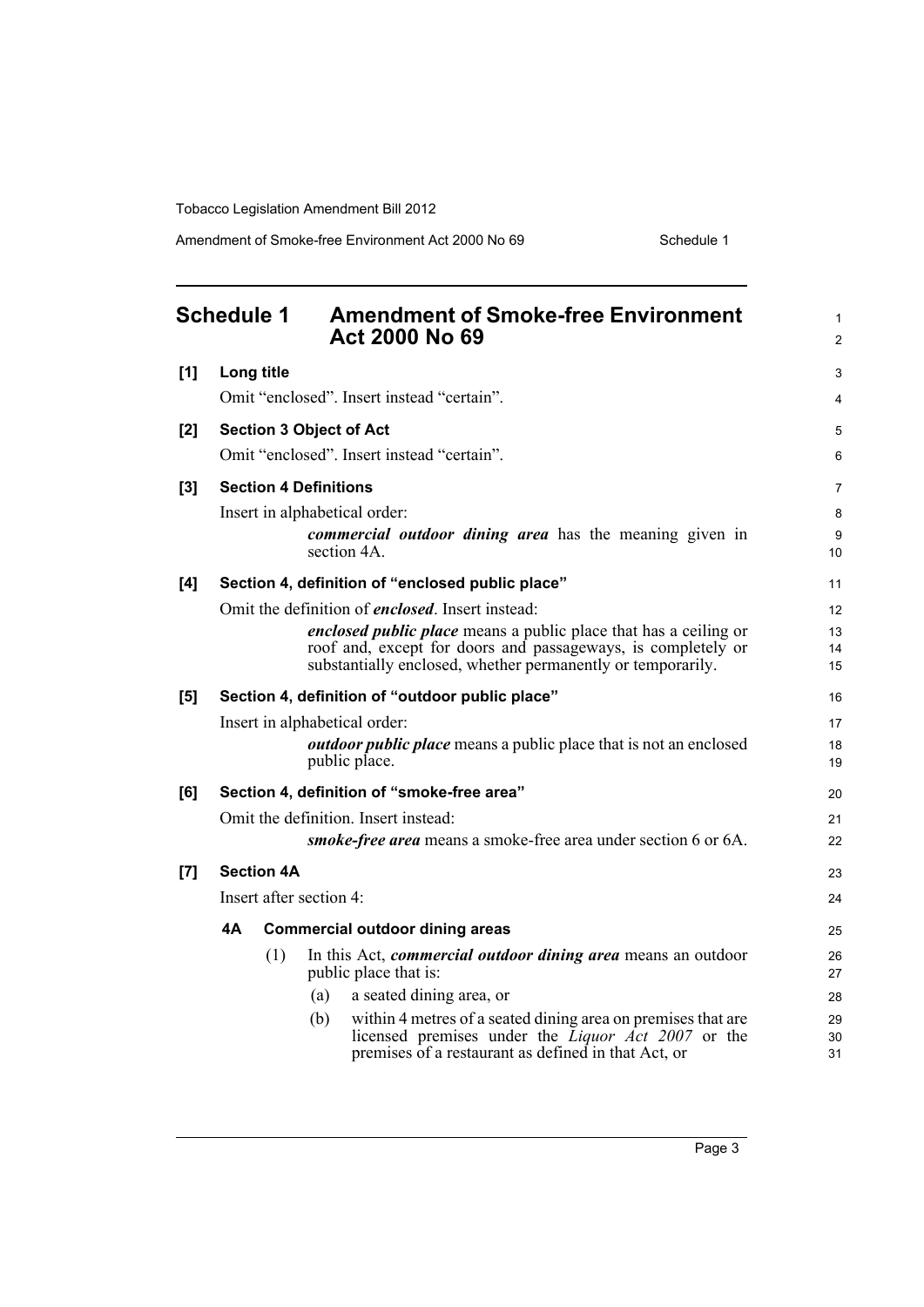Schedule 1 Amendment of Smoke-free Environment Act 2000 No 69

|     |   | (3) | An enclosed public place is not a smoke-free area if it is an<br>exempt area (see section 11).                                                                                                                                                                                                                                                                     | 33<br>34                           |
|-----|---|-----|--------------------------------------------------------------------------------------------------------------------------------------------------------------------------------------------------------------------------------------------------------------------------------------------------------------------------------------------------------------------|------------------------------------|
|     |   | (2) | Schedule 1 contains a list of examples of enclosed public places<br>that are smoke-free areas (irrespective of the name by which the<br>particular place is known).                                                                                                                                                                                                | 30<br>31<br>32                     |
|     |   | (1) | Every enclosed public place is a <b><i>smoke-free area</i></b> for the<br>purposes of this Act.                                                                                                                                                                                                                                                                    | 28<br>29                           |
|     | 6 |     | Smoke-free areas-enclosed public places                                                                                                                                                                                                                                                                                                                            | 27                                 |
|     |   |     | Omit section 6. Insert instead:                                                                                                                                                                                                                                                                                                                                    | 26                                 |
| [8] |   |     | Sections 6 and 6A                                                                                                                                                                                                                                                                                                                                                  | 25                                 |
|     |   | (6) | In this section, <i>food</i> does not include drink.                                                                                                                                                                                                                                                                                                               | 24                                 |
|     |   |     | (b)<br>50 penalty units, in the case of a body corporate.                                                                                                                                                                                                                                                                                                          | 23                                 |
|     |   |     | 10 penalty units, in the case of a natural person, or<br>(a)                                                                                                                                                                                                                                                                                                       | 22                                 |
|     |   |     | Maximum penalty:                                                                                                                                                                                                                                                                                                                                                   | 21                                 |
|     |   | (5) | The occupier of an area designated for the purposes of<br>subsection (4) as not being for the consumption of food must take<br>reasonable steps to ensure that the consumption of food does not<br>occur in the area.                                                                                                                                              | 17<br>18<br>19<br>20               |
|     |   | (4) | An area is not a seated dining area if the area is designated as not<br>being for the consumption of food by the display within the area<br>of signs complying with the regulations.                                                                                                                                                                               | 14<br>15<br>16                     |
|     |   | (3) | An area is only a seated dining area when food is being consumed<br>there or is available to be purchased and consumed there.                                                                                                                                                                                                                                      | 12<br>13                           |
|     |   | (2) | A seated dining area is an area in which seating is provided and<br>in which food that has been purchased and served on plates or<br>packaged for immediate consumption is consumed. The seating<br>must have been provided by the occupier of the premises where<br>the food is purchased or by the operator of the business from<br>which the food is purchased. | 6<br>7<br>8<br>9<br>10<br>11       |
|     |   |     | (c)<br>within 10 metres of a place at a food fair where food is sold<br>or supplied for consumption at the event, with a <b>food fair</b><br>being an organised event at which the principal activities<br>are the sale or supply of food for consumption at the event<br>and the consumption of that food.                                                        | 1<br>$\overline{c}$<br>3<br>4<br>5 |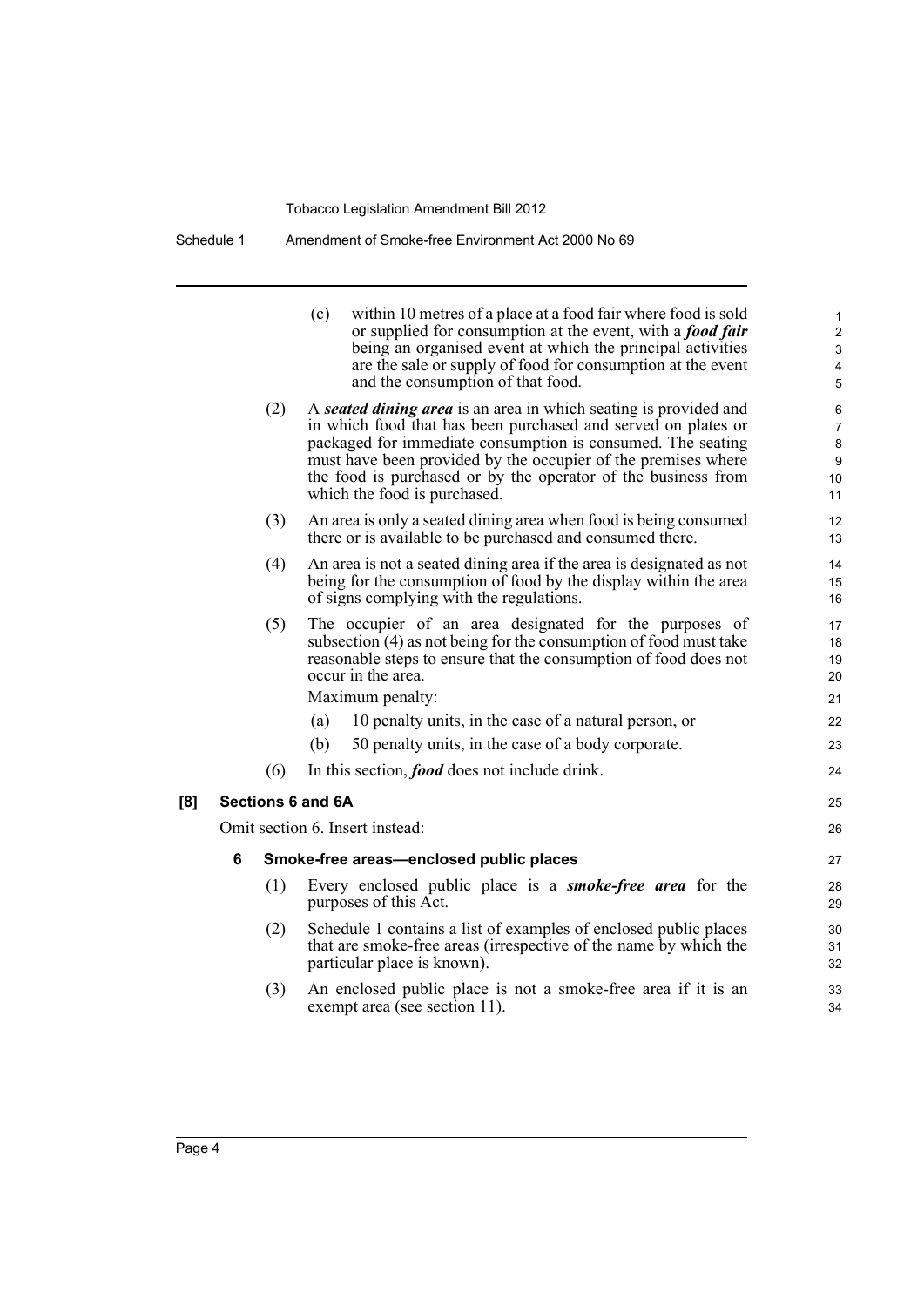| 6A |     |          | Smoke-free areas-outdoor public places                                                                                                                                                                                                                                             | 1                                              |
|----|-----|----------|------------------------------------------------------------------------------------------------------------------------------------------------------------------------------------------------------------------------------------------------------------------------------------|------------------------------------------------|
|    | (1) | places): | An outdoor public place is a <b><i>smoke-free area</i></b> for the purposes of<br>this Act if it is any of the following places (or part of any of those                                                                                                                           | $\overline{c}$<br>3<br>$\overline{\mathbf{4}}$ |
|    |     | (a)      | a place that is within 10 metres of children's play<br>equipment but only if the children's play equipment is in<br>an outdoor public place,                                                                                                                                       | 5<br>$\overline{6}$<br>$\overline{7}$          |
|    |     | (b)      | a swimming pool complex,                                                                                                                                                                                                                                                           | 8                                              |
|    |     | (c)      | an area set aside for or being used by spectators to watch<br>an organised sporting event at a sports ground or other<br>recreational area, but only when an organised sporting<br>event is being held there,                                                                      | 9<br>10<br>11<br>12                            |
|    |     | (d)      | the platform of a passenger railway or light rail station,                                                                                                                                                                                                                         | 13                                             |
|    |     | (e)      | a ferry wharf,                                                                                                                                                                                                                                                                     | 14                                             |
|    |     | (f)      | a light rail stop (with <i>light rail stop</i> to include any area<br>where persons queue or gather when waiting at a light rail<br>stop),                                                                                                                                         | 15<br>16<br>17                                 |
|    |     | (g)      | a bus stop (with <b>bus stop</b> to include any area where persons<br>queue or gather when waiting at a bus stop),                                                                                                                                                                 | 18<br>19                                       |
|    |     | (h)      | a taxi rank (with <i>taxi rank</i> to include any area where<br>persons queue or gather when waiting at a taxi rank),                                                                                                                                                              | 20<br>21                                       |
|    |     | (i)      | a place that is within 4 metres of a pedestrian access point<br>to a building (as provided by subsection $(2)$ ),                                                                                                                                                                  | 22<br>23                                       |
|    |     |          | Note. A place within 4 metres of a pedestrian access point to<br>licensed premises or a restaurant is not a smoke-free area until<br>6 July 2015.                                                                                                                                  | 24<br>25<br>26                                 |
|    |     | (j)      | a commercial outdoor dining area,                                                                                                                                                                                                                                                  | 27                                             |
|    |     |          | Note. A commercial outdoor dining area is not a smoke-free area<br>until 6 July 2015.                                                                                                                                                                                              | 28<br>29                                       |
|    |     | (k)      | a place at a public hospital, health institution or health<br>service under the <i>Health Services Act 1997</i> that is<br>designated as a smoke-free area by a by-law or regulation<br>under that Act and notified by signs displayed in, or at an<br>entrance to, any such area, | 30<br>31<br>32<br>33<br>34                     |
|    |     | (1)      | any other outdoor public place that is prescribed by the<br>regulations as a smoke-free area.                                                                                                                                                                                      | 35<br>36                                       |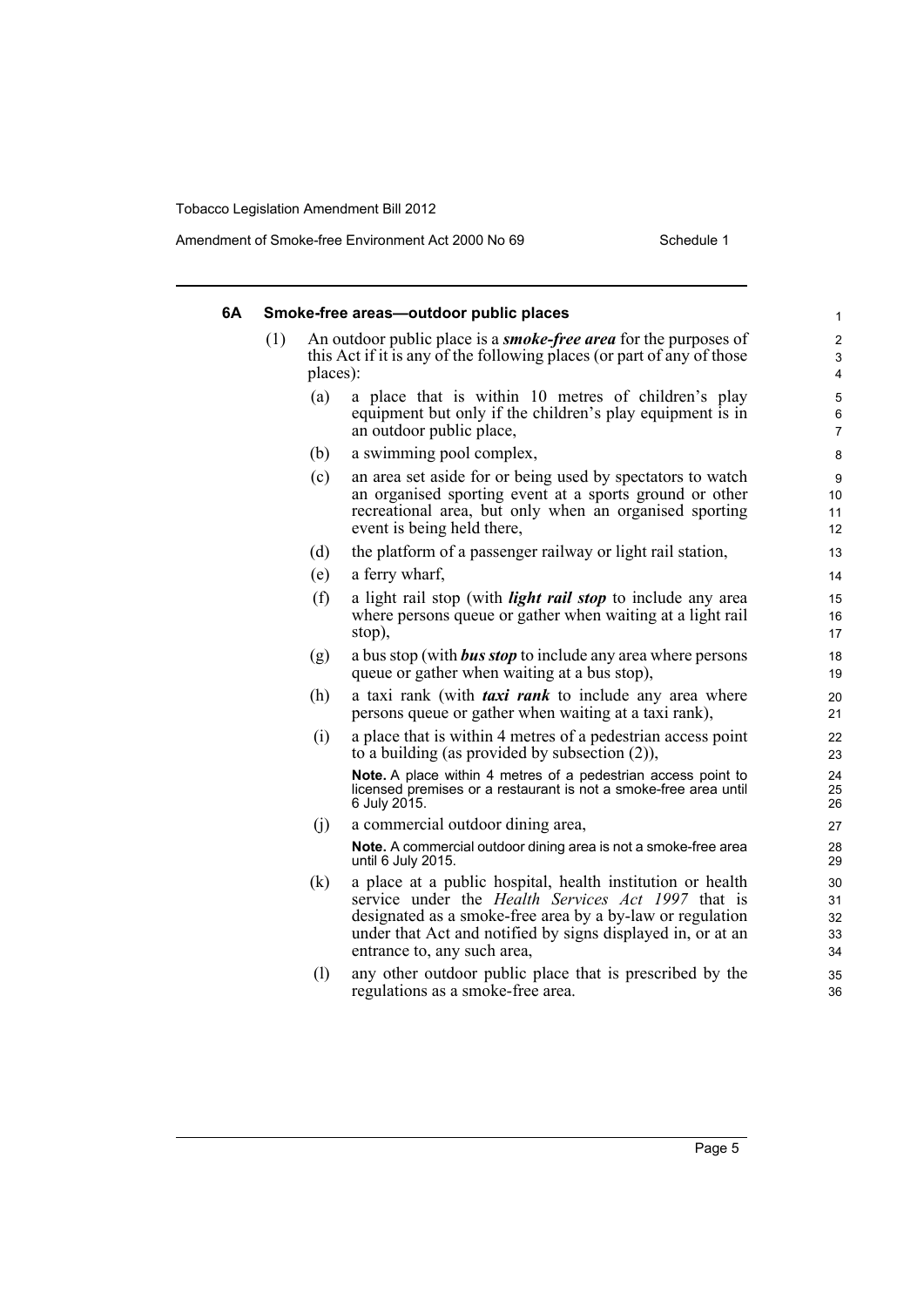Schedule 1 Amendment of Smoke-free Environment Act 2000 No 69

|        | (2) | A <i>pedestrian access point</i> is an entrance to or exit from a<br>building for use by pedestrians, but does not include:                                                                                                                                                                                                                                            | 1<br>$\overline{2}$                 |
|--------|-----|------------------------------------------------------------------------------------------------------------------------------------------------------------------------------------------------------------------------------------------------------------------------------------------------------------------------------------------------------------------------|-------------------------------------|
|        |     | an entrance to or exit from a building that is used only for<br>(a)<br>residential purposes (including a boarding house and a<br>building in a caravan park), or                                                                                                                                                                                                       | 3<br>$\overline{4}$<br>5            |
|        |     | an entrance to or exit from a building that is used partly for<br>(b)<br>residential purposes and partly for other purposes if the<br>entrance or exit concerned is used solely for entry to or exit<br>from that part of the building that is used for residential<br>purposes, or                                                                                    | 6<br>$\overline{7}$<br>8<br>9<br>10 |
|        |     | (c)<br>an emergency exit that is locked to entry.                                                                                                                                                                                                                                                                                                                      | 11                                  |
|        | (3) | It is a defence to a prosecution for the offence of smoking in a<br>smoke-free area that is a light rail stop, bus stop, taxi rank or<br>within 4 metres of a pedestrian access point to a building if it is<br>established that the accused was smoking only while passing<br>through the smoke-free area and did not remain in the smoke-free<br>area while smoking. | 12<br>13<br>14<br>15<br>16<br>17    |
|        | (4) | The regulations may exempt a specified outdoor public place or<br>class of outdoor public places from being a smoke-free area<br>under this section.                                                                                                                                                                                                                   | 18<br>19<br>20                      |
| [9]    |     | Section 8 Occupier not to allow smoking in certain smoke-free areas                                                                                                                                                                                                                                                                                                    | 21                                  |
|        |     | Omit section 8 (1). Insert instead:                                                                                                                                                                                                                                                                                                                                    | 22                                  |
|        | (1) | If a person smokes in contravention of section 7 in any of the<br>following smoke-free areas, the occupier of the smoke-free area<br>is guilty of an offence:                                                                                                                                                                                                          | 23<br>24<br>25                      |
|        |     | any enclosed public place,<br>(a)                                                                                                                                                                                                                                                                                                                                      | 26                                  |
|        |     | a commercial outdoor dining area.<br>(b)                                                                                                                                                                                                                                                                                                                               | 27                                  |
|        |     | Maximum penalty:                                                                                                                                                                                                                                                                                                                                                       | 28                                  |
|        |     | 10 penalty units, in the case of a natural person, or<br>(a)                                                                                                                                                                                                                                                                                                           | 29                                  |
|        |     | 50 penalty units, in the case of a body corporate.<br>(b)                                                                                                                                                                                                                                                                                                              | 30                                  |
| $[10]$ |     | <b>Section 9 Occupier to display signs</b>                                                                                                                                                                                                                                                                                                                             | 31                                  |
|        |     | Insert after section $9(2)$ :                                                                                                                                                                                                                                                                                                                                          | 32                                  |
|        | (3) | The following outdoor public places are exempt from<br>subsection $(1)$ :                                                                                                                                                                                                                                                                                              | 33<br>34                            |
|        |     | a place that is within 10 metres of children's play<br>(a)                                                                                                                                                                                                                                                                                                             | 35                                  |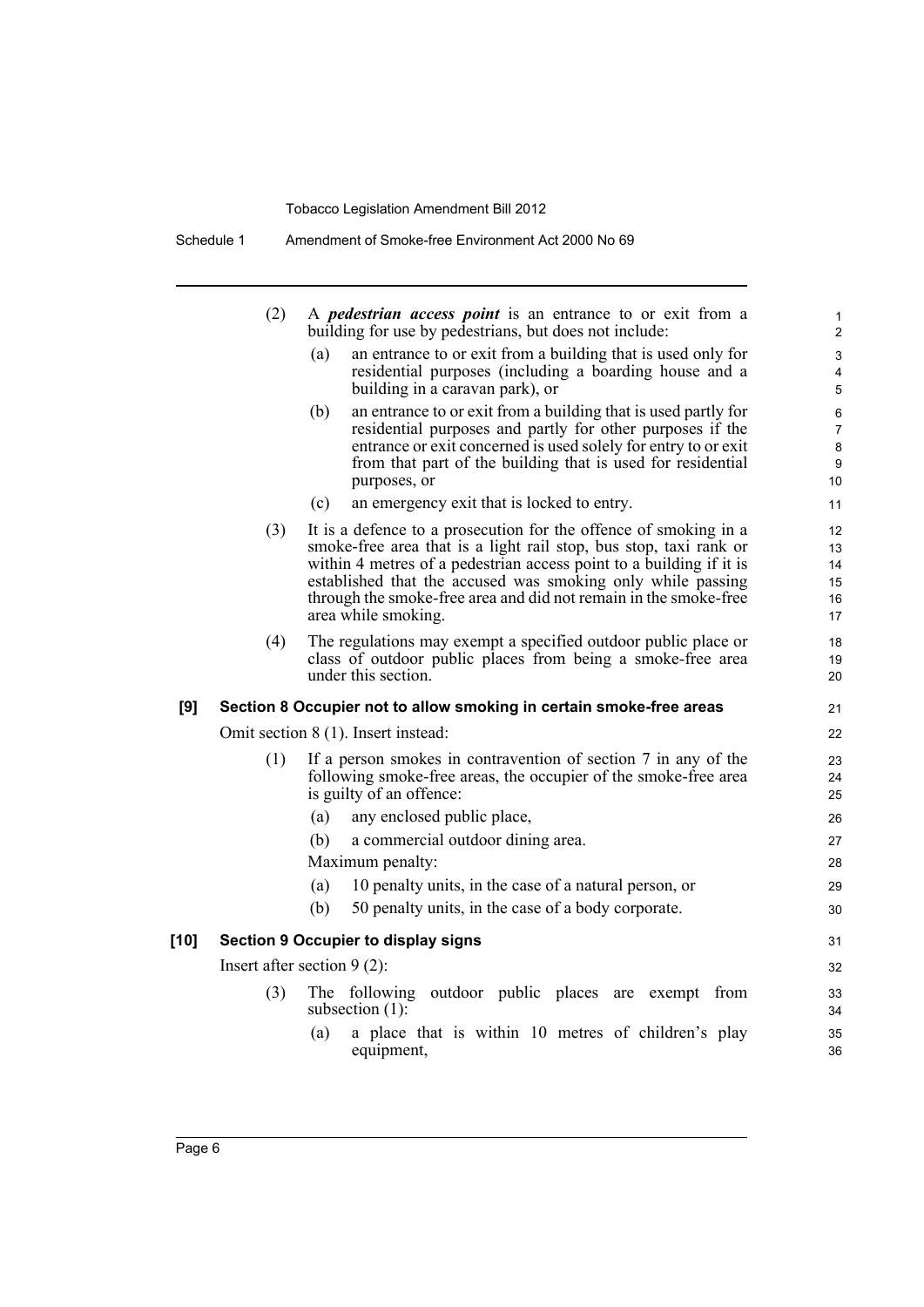#### Amendment of Smoke-free Environment Act 2000 No 69 Schedule 1

|        | (b)<br>a sports ground or other recreational area, unless the<br>regulations otherwise provide in a particular case or class<br>of cases,                                                                                                                                                                                          | $\mathbf{1}$<br>$\overline{2}$<br>3                 |
|--------|------------------------------------------------------------------------------------------------------------------------------------------------------------------------------------------------------------------------------------------------------------------------------------------------------------------------------------|-----------------------------------------------------|
|        | a light rail stop,<br>(c)                                                                                                                                                                                                                                                                                                          | 4                                                   |
|        | (d)<br>a bus stop,                                                                                                                                                                                                                                                                                                                 | 5                                                   |
|        | a taxi rank,<br>(e)                                                                                                                                                                                                                                                                                                                | 6                                                   |
|        | (f)<br>a place that is a smoke-free area because it is within<br>4 metres of a pedestrian access point to a building.                                                                                                                                                                                                              | $\overline{7}$<br>8                                 |
|        | (4)<br>The Director-General may enter into arrangements with any<br>government or local government agency or body for the display<br>of signs relating to smoking in an outdoor public place that is<br>exempt from subsection $(1)$ and in respect of which the<br>government or local government agency or body is the occupier. | 9<br>10 <sup>°</sup><br>11<br>12 <sup>2</sup><br>13 |
| $[11]$ | <b>Section 20 Proceedings for offences</b>                                                                                                                                                                                                                                                                                         | 14                                                  |
|        | Insert at the end of the section:                                                                                                                                                                                                                                                                                                  | 15                                                  |
|        | Proceedings for an offence against this Act or the regulations<br>(2)<br>may only be brought by:                                                                                                                                                                                                                                   | 16<br>17                                            |
|        | the Director-General, or<br>(a)                                                                                                                                                                                                                                                                                                    | 18                                                  |
|        | a person or a member of a class of persons prescribed by<br>(b)                                                                                                                                                                                                                                                                    | 19                                                  |
|        | the regulations for the purposes of this section.<br>Note. Section 21 of the Health Administration Act 1982 provides for the                                                                                                                                                                                                       | 20<br>21                                            |
|        | delegation of a function of the Director-General.                                                                                                                                                                                                                                                                                  | 22                                                  |
|        | Section 20A provides for inspectors to serve penalty notices.                                                                                                                                                                                                                                                                      | 23                                                  |
| $[12]$ | Section 21 Act does not create right to smoke                                                                                                                                                                                                                                                                                      | 24                                                  |
|        | Omit "an enclosed public place". Insert instead "a public place".                                                                                                                                                                                                                                                                  | 25                                                  |
| $[13]$ | <b>Section 21A Compensation not payable</b>                                                                                                                                                                                                                                                                                        | 26                                                  |
|        | Omit "the Smoke-free Environment Amendment Act 2004"<br>from<br>section 21A $(1)$ $(a)$ .                                                                                                                                                                                                                                          | 27<br>28                                            |
|        | Insert instead "any Act that amends this Act".                                                                                                                                                                                                                                                                                     | 29                                                  |
| $[14]$ | Section 21A (1) (c)                                                                                                                                                                                                                                                                                                                | 30                                                  |
|        | Omit "enclosed".                                                                                                                                                                                                                                                                                                                   | 31                                                  |
| $[15]$ | <b>Section 23 Regulations</b>                                                                                                                                                                                                                                                                                                      | 32                                                  |
|        | Omit "enclosed" from section 23 $(2)$ (a) and (c) wherever occurring.                                                                                                                                                                                                                                                              | 33                                                  |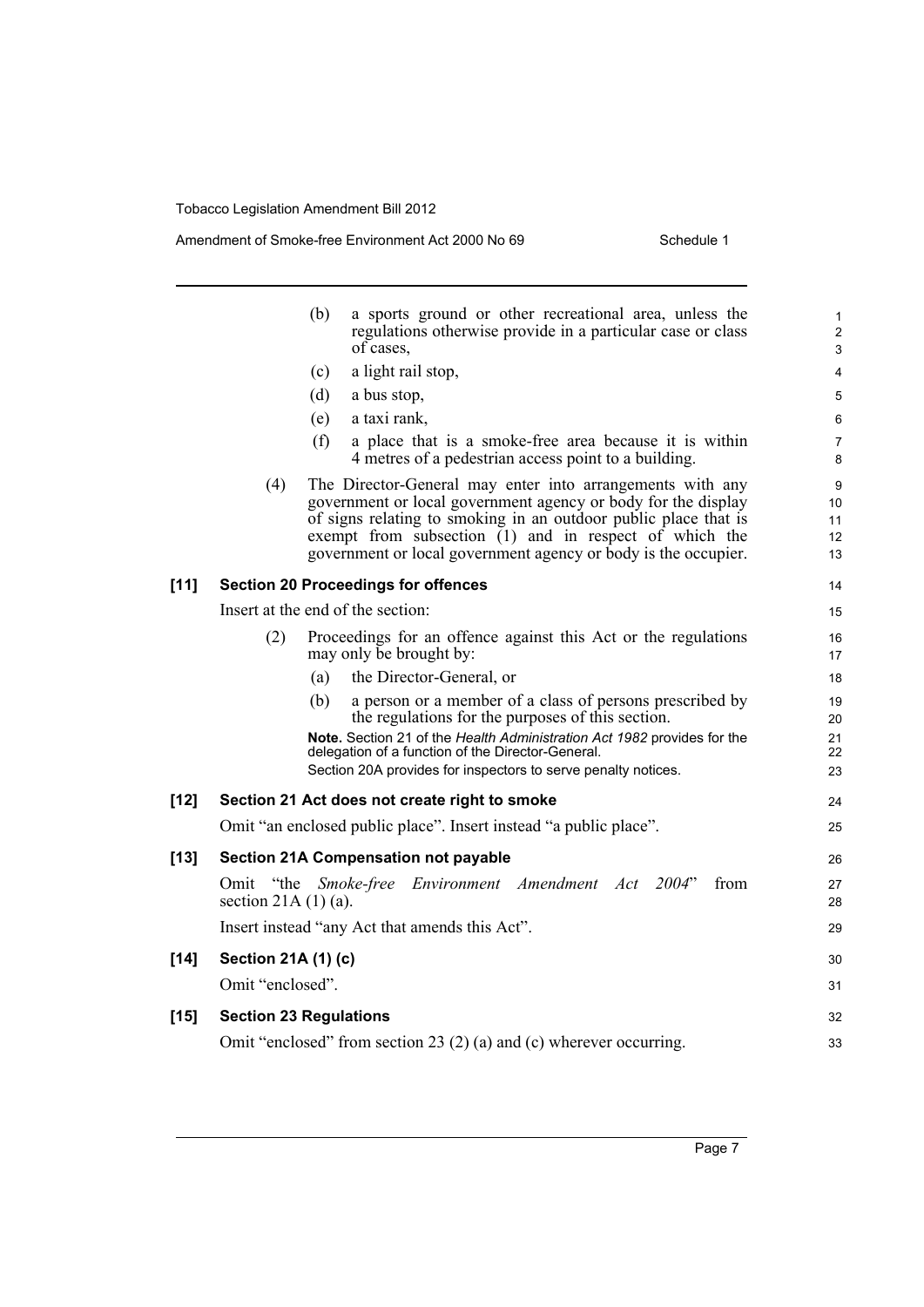|              |                                                                                                                                                                                                                                                                                                                                                                                                                       | 1                                                                                                                                                                                                                                                                                                          |  |
|--------------|-----------------------------------------------------------------------------------------------------------------------------------------------------------------------------------------------------------------------------------------------------------------------------------------------------------------------------------------------------------------------------------------------------------------------|------------------------------------------------------------------------------------------------------------------------------------------------------------------------------------------------------------------------------------------------------------------------------------------------------------|--|
|              |                                                                                                                                                                                                                                                                                                                                                                                                                       | $\overline{2}$                                                                                                                                                                                                                                                                                             |  |
|              | The regulations may contain provisions of a savings or<br>transitional nature consequent on the enactment of this Act or any<br>Act that amends this Act.                                                                                                                                                                                                                                                             | 3<br>$\overline{4}$<br>5                                                                                                                                                                                                                                                                                   |  |
|              |                                                                                                                                                                                                                                                                                                                                                                                                                       | 6                                                                                                                                                                                                                                                                                                          |  |
|              |                                                                                                                                                                                                                                                                                                                                                                                                                       | $\overline{7}$                                                                                                                                                                                                                                                                                             |  |
|              | Provisions consequent on enactment of<br><b>Tobacco Legislation Amendment Act 2012</b>                                                                                                                                                                                                                                                                                                                                | 8<br>9                                                                                                                                                                                                                                                                                                     |  |
| $\mathbf{2}$ |                                                                                                                                                                                                                                                                                                                                                                                                                       | 10                                                                                                                                                                                                                                                                                                         |  |
|              | A commercial outdoor dining area is not a smoke-free area until<br>6 July 2015.                                                                                                                                                                                                                                                                                                                                       | 11<br>12                                                                                                                                                                                                                                                                                                   |  |
| 3            |                                                                                                                                                                                                                                                                                                                                                                                                                       | 13                                                                                                                                                                                                                                                                                                         |  |
|              | A place that is within 4 metres of a pedestrian access point to a<br>building that is licensed premises under the <i>Liquor Act</i> 2007 or a<br>restaurant as defined in that Act is not a smoke-free area under<br>section 6A (1) (i) until 6 July 2015 (even if the place would<br>otherwise be a smoke-free area as a result of being within<br>4 metres of a pedestrian access point to another building that is | 14<br>15<br>16<br>17<br>18<br>19<br>20                                                                                                                                                                                                                                                                     |  |
|              | (1)                                                                                                                                                                                                                                                                                                                                                                                                                   | Schedule 2 Savings, transitional and other provisions<br>Omit clause 1 (1). Insert instead:<br>Schedule 2, Part 2<br>Insert as Part 2:<br><b>Part 2</b><br><b>Commercial outdoor dining areas</b><br>Licensed premises and restaurants-pedestrian access points<br>not licensed premises or a restaurant). |  |

not licensed premises or a restaurant).